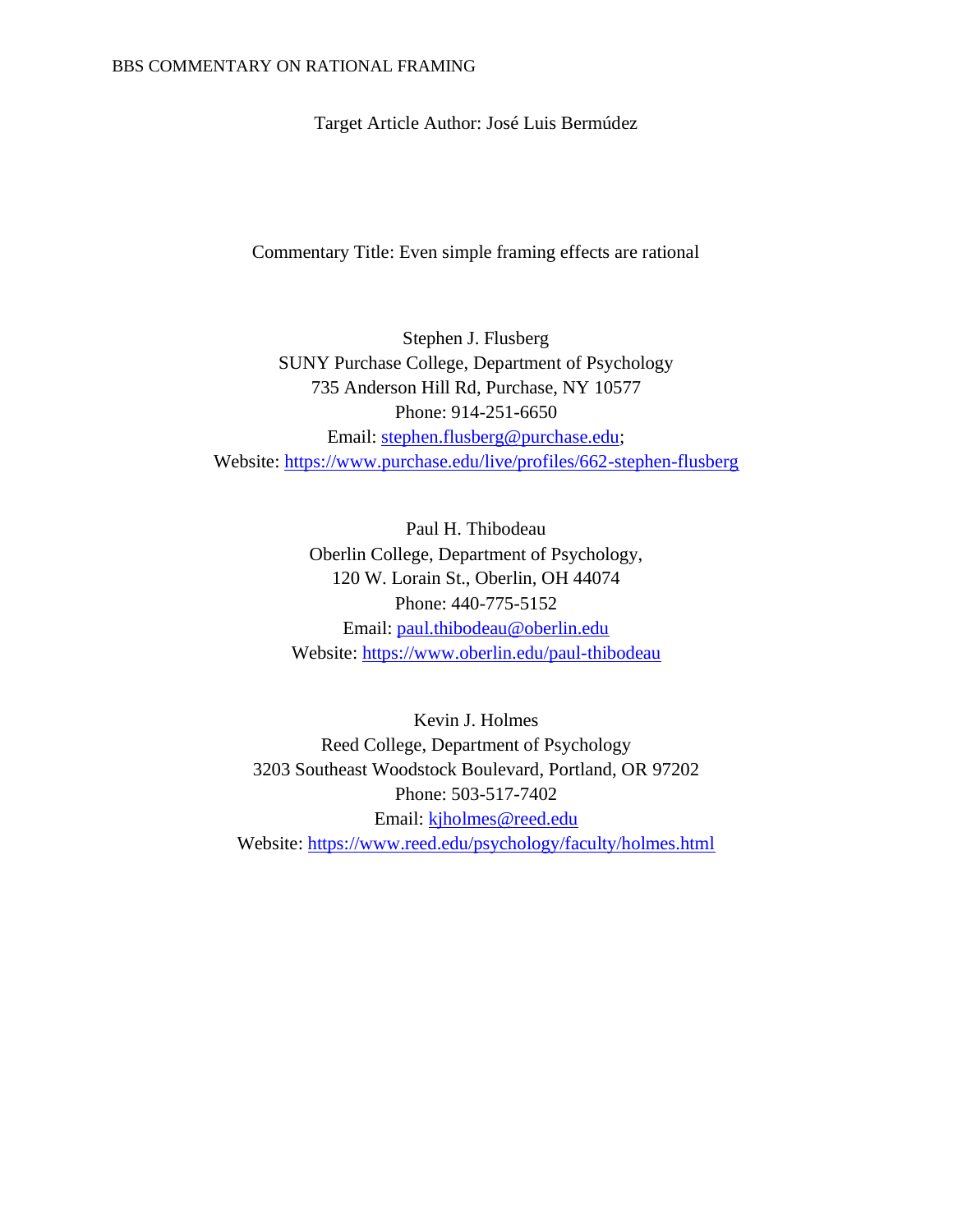# **Abstract**

Bermúdez persuasively argues that framing effects are not as irrational as commonly supposed. In focusing on the reasoning of individual decision-makers in complex situations, however, he neglects the crucial role of the social-communicative context for eliciting certain framing effects. We contend that many framing effects are best explained in terms of basic principles of discourse processing and pragmatic reasoning.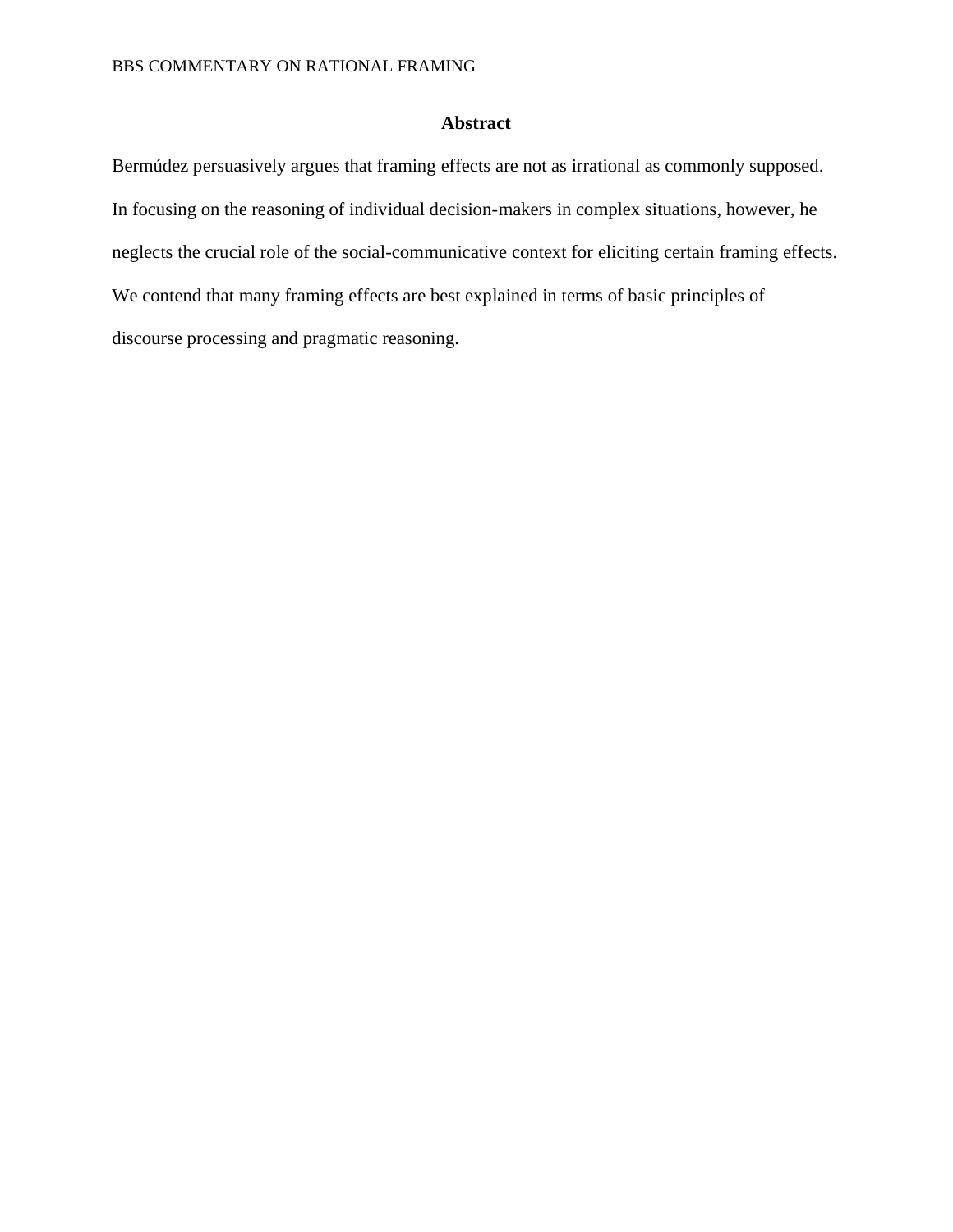## **Even simple framing effects are rational**

Bermúdez presents a persuasive case that framing effects are not as "irrational" as commonly supposed. It is interesting to consider intra-individual variation in preferences over time and across contexts as a kind of framing effect, where complex decision-making is cast as an iterative process of reasoning from different perspectives. Yet by focusing on the reasoning of individual decision-makers, Bermúdez's account neglects the crucial role of the social-communicative context in explaining why (at least some) framing effects arise. Language is the central medium for communicating our beliefs and attitudes and persuading others to adopt them. We argue, as a result, that many framing effects are best explained in terms of basic principles of discourse processing and pragmatic reasoning. This framework highlights a key mechanism by which framing operates: subtle linguistic cues communicate the speaker's knowledge and perspective on a target problem, and decision-makers rely on those cues to draw reasonable inferences about the problem. Therefore, even seemingly "simple" framing effects are rational.

To differentiate his account from the existing literature, Bermúdez describes certain "classic" framing effects as the consequence of a basic "priming" mechanism, where exposure to a frame "activates" a dimension/attribute of the target problem, driving reasoning. This may be a textbook account of framing—and a useful way to frame the target article—but it paints an oversimplified picture of how people process language. It also fails to capture certain findings in the framing literature. For example, much research has shown that framing social issues using metaphors can shape attitudes in a metaphor-congruent fashion (e.g., Thibodeau & Boroditsky, 2011; Thibodeau et al., 2017). When people read a news story that frames crime as a *beast* (versus a *virus*) ravaging a city, they are more likely to propose enforcement-related solutions to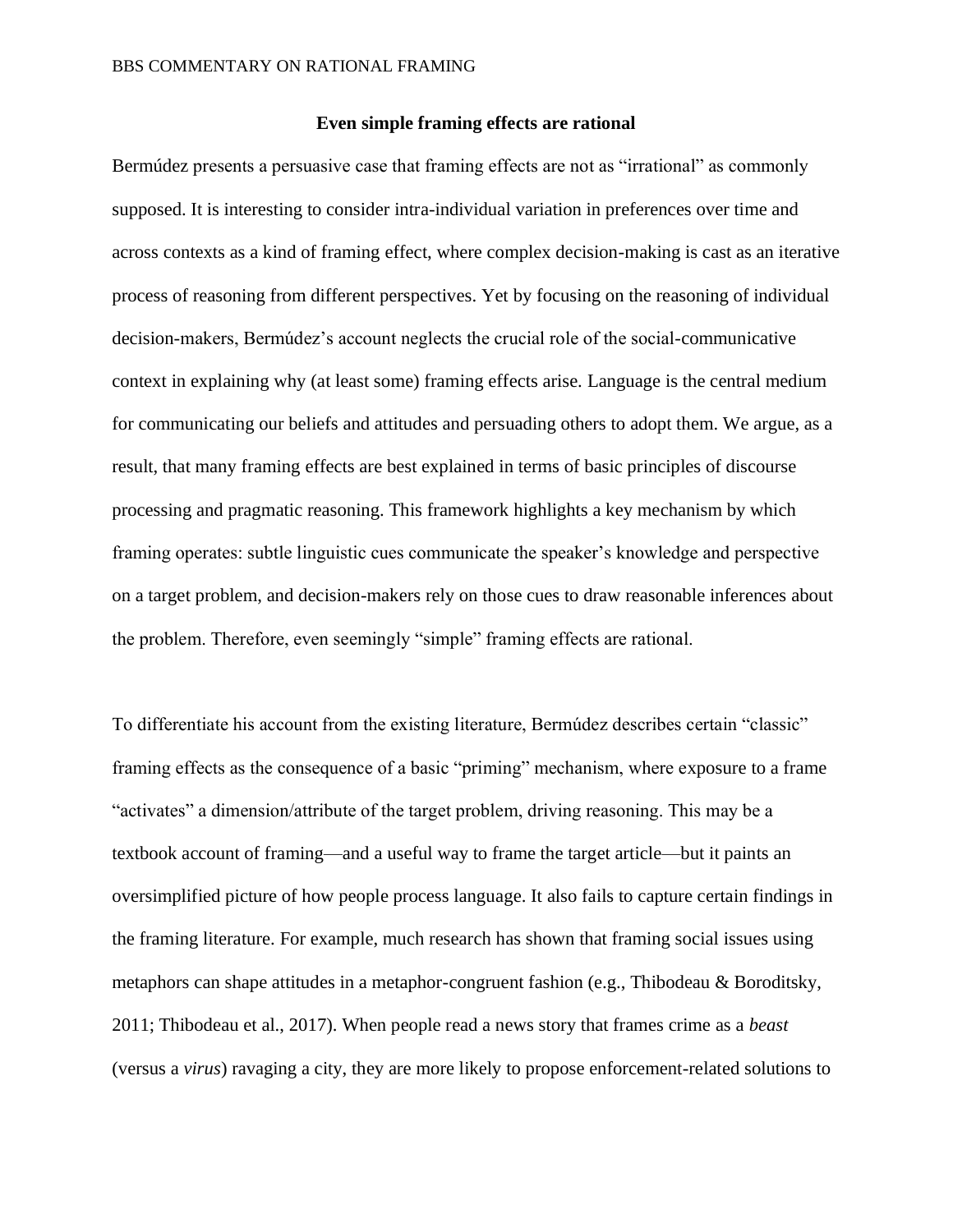#### BBS COMMENTARY ON RATIONAL FRAMING

the crime problem that are consistent with how people would address a literal beast problem (Thibodeau & Boroditsky, 2011). In these same studies, however, simply priming participants with the metaphorical source domain (beast or virus) has no effect on their responses. Rather, the metaphor must be used *in context* to describe the social issue in order to impact reasoning. These findings situate common framing effects under the rubric of basic discourse processing (Graesser et al., 1997; Thibodeau & Flusberg, in press; Zwaan & Radvansky, 1998). Language comprehension involves dynamically integrating linguistic input with prior knowledge to generate a mental representation of the topic of discussion. When the topic is unfamiliar, abstract, or complicated—like crime—metaphors serve as useful scaffolding, structuring the listener's representation of the target domain. While exposure to different metaphors may result in different representations, this is a rational response to (subtle) variation in message content analogous to the quasi-cycles of iterated reasoning Bermúdez describes for individual decisionmakers.

Effective language processing also requires that listeners make certain assumptions about the communicative intentions of the speaker. For example, listeners infer that specific words and phrases were chosen because they are relevant and informative (Goodman & Frank, 2016; Grice, 1975; Sperber & Wilson, 1986). Recent evidence suggests that this ability to "read between the lines" and grasp the pragmatic implications of a linguistic frame is critical for many framing effects to obtain (e.g., Flusberg et al., in press; Holmes et al., 2021; Leong et al., 2017). In one set of studies, we examined the impact of "victim framing" on attitudes towards sexual assault. Participants read a news report that described an alleged sexual assault, often in vivid detail. The report also included a quote from a friend, reflected in the headline, that framed either the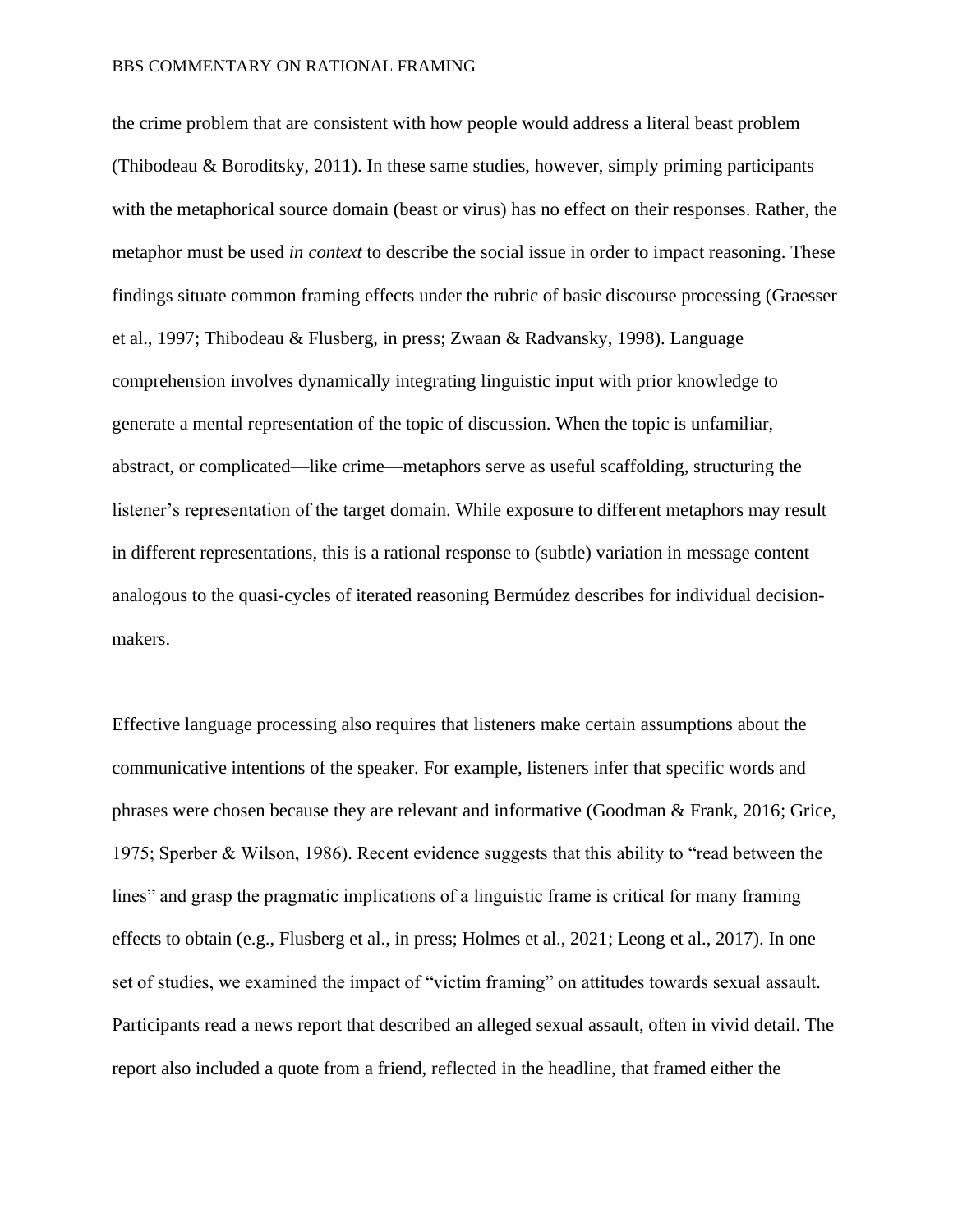#### BBS COMMENTARY ON RATIONAL FRAMING

accuser as the victim (of assault) or the alleged perpetrator as the victim (of false accusations). Relative to a baseline condition, participants expressed more support for the victim-framed character and less support for the other character. However, this was only the case for those who explicitly cited the framing language as influencing their evaluations—suggesting they surmised that the writer chose to cast one individual as a victim *for good reason* (i.e., to signal who deserves support; Flusberg et al., in press).

In another set of studies, we assessed people's ability to pick up on the pragmatic implications of subject-complement statements of equality. Sentences like "girls are just as good as boys at math" appear to express an equivalence between two social groups, yet people tend to infer that the group in the complement position—in this case, "boys"—is superior (Chestnut & Markman, 2018). As a result, these sentences perpetuate, counteract, and even generate new stereotypes in framing studies that manipulate which groups occupy the subject versus complement positions (Chestnut & Markman, 2018; Chestnut et al., 2021; Holmes et al., 2021). In a recent study, we measured participants' ability to discern the pragmatics of this syntax by asking them, for example, to infer the beliefs of a journalist who uses a particular subject-complement statement of equality (e.g., "Balurians are just as good as Arigans at cooking" implies that the journalist believes Arigans are the superior chefs). Only those who could successfully recognize these subtle pragmatics showed significant framing effects in an experiment that used similar statements to frame the math abilities of various social groups (e.g., "children from Wyoming do just as well as children from Montana at math"; Holmes et al., in prep; Wu et al., 2021). This is consistent with other work showing that even logically equivalent frames (e.g., a basketball player who "makes 40%" versus "misses 60%" of his shots) communicate subtly different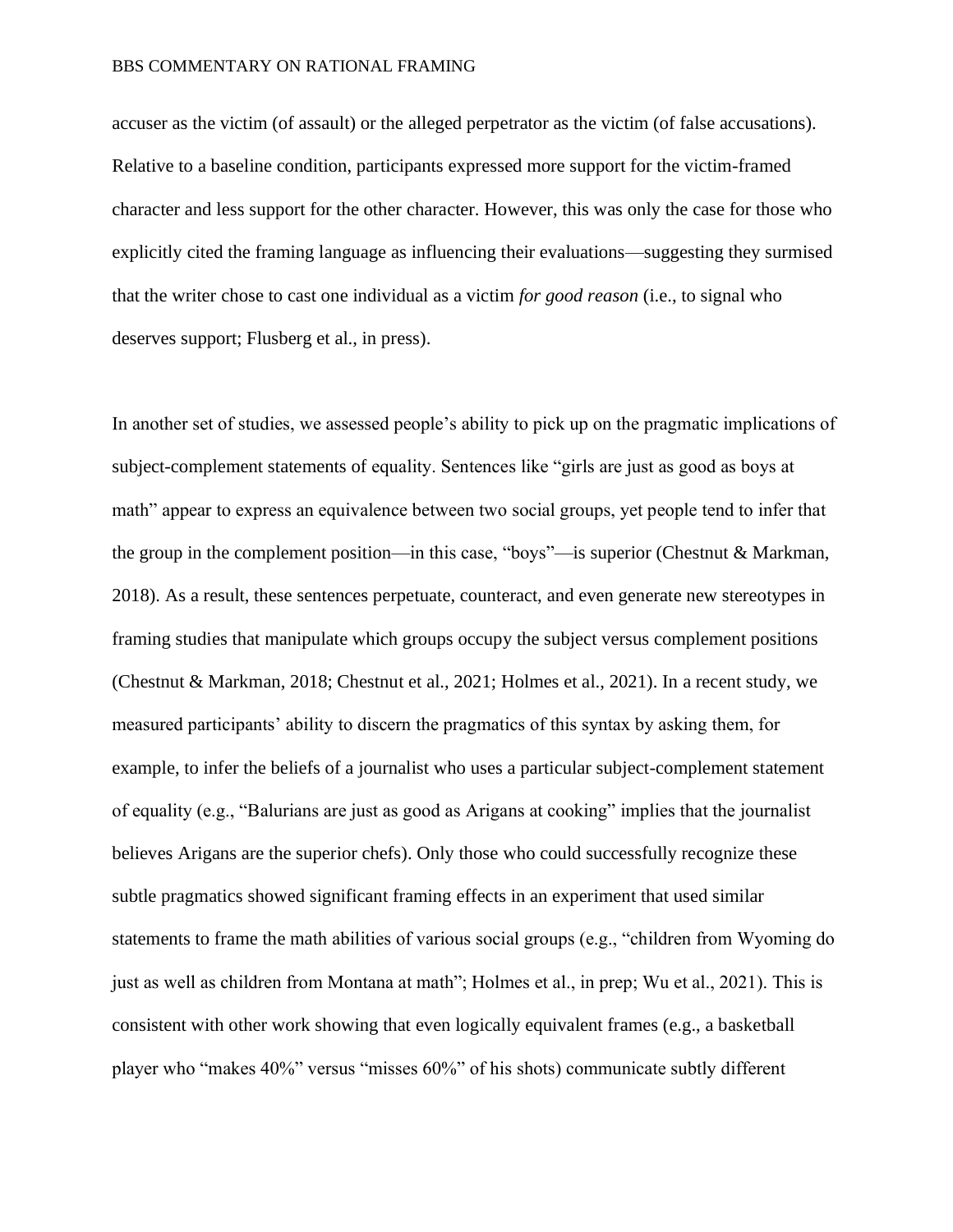speaker appraisals, which sensitive listeners readily incorporate into their decision-making (e.g., Leong et al. 2017; McKenzie & Nelson, 2003; Sher & McKenzie, 2006).

Taken together, such findings suggest a rational basis for seemingly simple framing effects: decision-makers infer that specific labels or syntactic constructions communicate relevant information about the target issue and—quite sensibly—use this information in the course of their decision-making. Iterative, quasi-cycles of reasoning about complex situations, while fascinating, are not necessary to reveal the rationality of framing.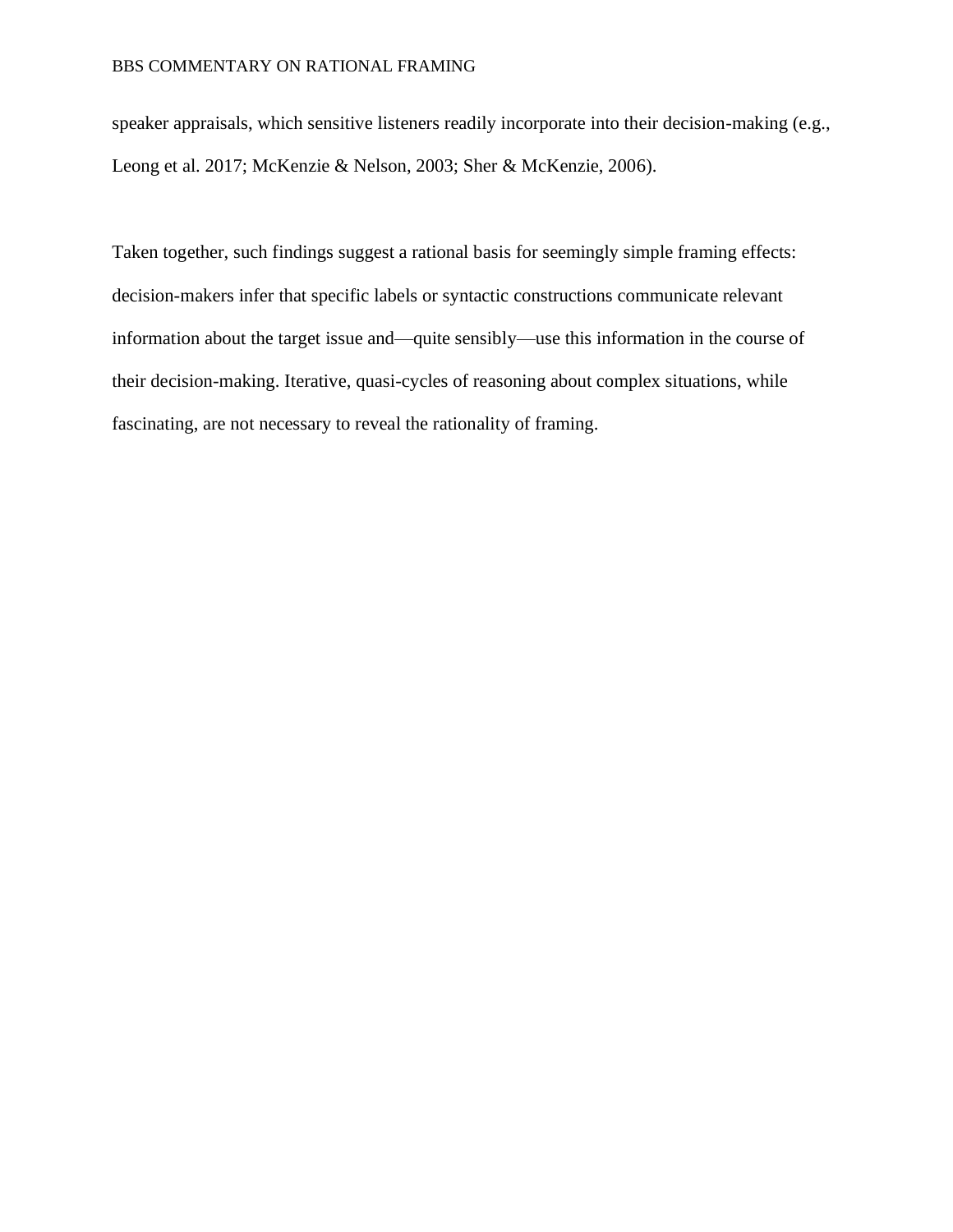### **References**

- Chestnut, E. K., & Markman, E. M. (2018). "Girls are as good as boys at math" implies that boys are probably better: A study of expressions of gender equality. *Cognitive Science, 42*(7), 2229-2249. <https://doi.org/10.1111/cogs.12637>
- Chestnut, E. K., Zhang, M. Y., & Markman, E. M. (2021). "Just as good": Learning gender stereotypes from attempts to counteract them. *Developmental Psychology*, *57*(1), 114- 125. <https://psycnet.apa.org/doi/10.1037/dev0001143>
- Flusberg, S. J., van der Vord, J., Husney, S. Q., & Holmes, K. J. (in press). Who's the "real" victim? How victim framing shapes attitudes towards sexual assault. *Psychological Science.*
- Goodman, N. D., & Frank, M. C. (2016). Pragmatic language interpretation as probabilistic inference. *Trends in Cognitive Sciences, 20*(11), 818-829.

<https://doi.org/10.1016/j.tics.2016.08.005>

- Graesser, A. C., Millis, K. K., & Zwaan, R. A. (1997). Discourse comprehension. *Annual Review of Psychology, 48*(1), 163–189.<https://doi.org/10.1146/annurev.psych.48.1.163>
- Grice, H. P. (1975). Logic and conversation. In P. Cole & J. Morgan (Eds.) *Syntax and semantics*  (vol. 3; pp. 41–58). Academic Press.
- Holmes, K. J., Doherty, E. M., & Flusberg, S. J. (2021). How and when does syntax perpetuate stereotypes? Probing the framing effects of subject-complement statements of equality. *Thinking & Reasoning.* <https://doi.org/10.1080/13546783.2021.1963841>
- Holmes, K. J., Wu, S. H., Elpers, N., Doherty, E. M., & Flusberg, S. J., (in prep). How syntax shapes beliefs about social groups: The role of stereotypes and pragmatic reasoning.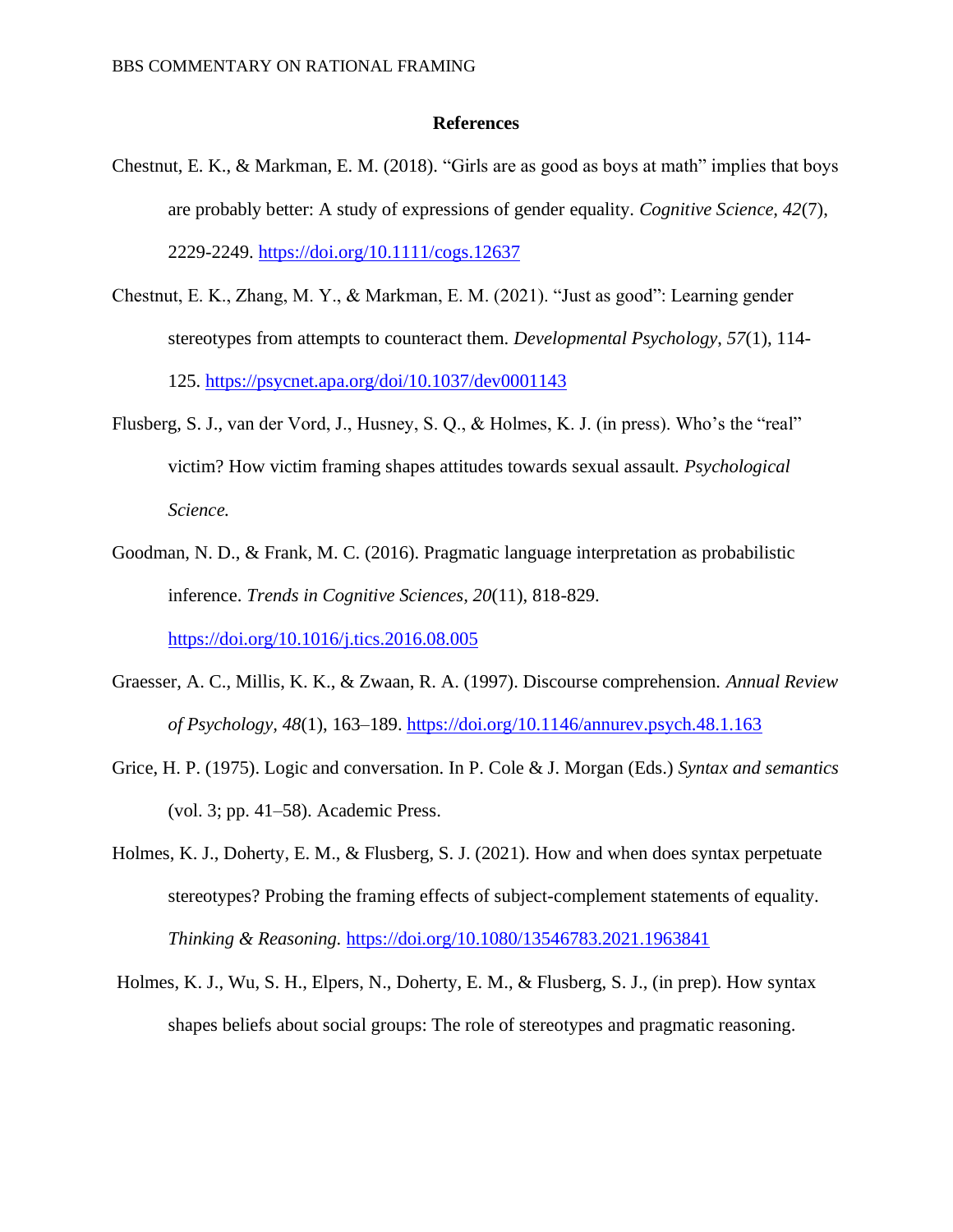- Leong, L. M., McKenzie, C. R., Sher, S., & Müller-Trede, J. (2017). The role of inference in attribute framing effects. *Journal of Behavioral Decision Making, 30*(5), 1147-1156. <https://doi.org/10.1002/bdm.2030>
- McKenzie, C. R. M., & Nelson, J. (2003). What a speaker's choice of frame reveals: Reference points, frame selection, and framing effects. *Psychonomic Bulletin & Review, 10*(3), 596– 602.<https://doi.org/10.3758/BF03196520>
- Sher, S., & McKenzie, C. (2006). Information leakage from logically equivalent frames. *Cognition, 101*(3), 467–494.<https://doi.org/10.1016/j.cognition.2005.11.001>
- Sperber, D., & Wilson, D. (1986). *Relevance: Communication and cognition* (Vol. 142). Harvard University Press.
- Thibodeau, P. H., & Boroditsky, L. (2011). Metaphors we think with: The role of metaphor in reasoning. *PLOS ONE, 6*(2), e16782. <https://doi.org/10.1371/journal.pone.0016782>
- Thibodeau, P. H., Crow, L., & Flusberg, S. J. (2017). The metaphor police: A case study of the role of metaphor in explanation. *Psychonomic Bulletin & Review, 24*(5), 1375-1386. <https://doi.org/10.3758/s13423-016-1192-5>
- Thibodeau, P. H. & Flusberg, S. J. (in press). Metaphor and elaboration in context. In H. L. Colston, T. Matlock, and G. J. Steen (Eds.), *Dynamism in Metaphor and Beyond*. John Benjamins Publishing.
- Wu, S. H., Elpers, N., Doherty, E. M., Flusberg, S. J., & Holmes, K. J., (2021). Pragmatic reasoning ability predicts syntactic framing effects on social judgments. Poster presented at the 43rd Annual Meeting of the Cognitive Science Society [online].